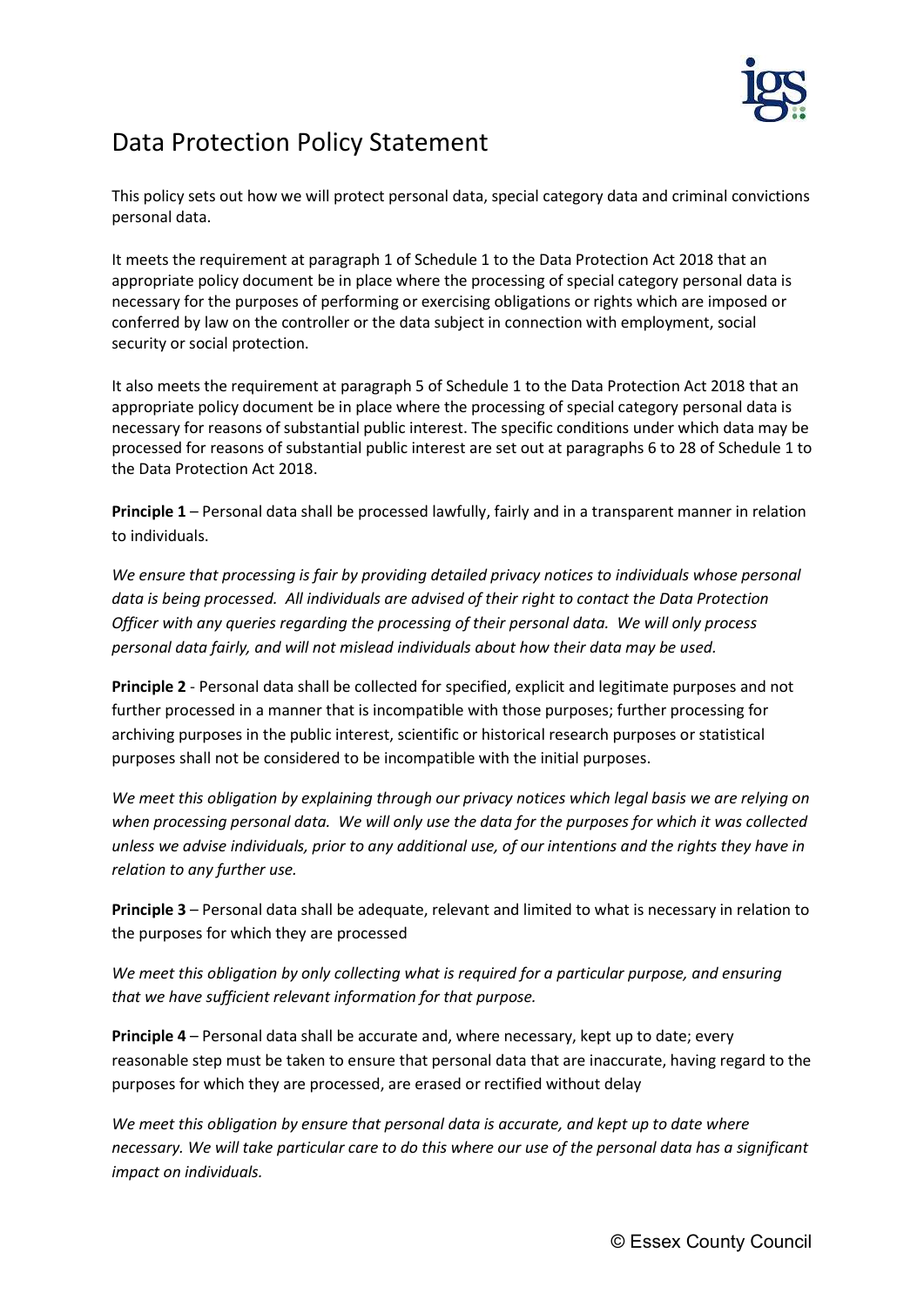

Principle 5 – Personal data shall be kept in a form which permits identification of data subjects for no longer than is necessary for the purposes for which the personal data are processed; personal data may be stored for longer periods insofar as the personal data will be processed solely for archiving purposes in the public interest, scientific or historical research purposes or statistical purposes subject to implementation of the appropriate technical and organisational measures required by the GDPR in order to safeguard the rights and freedoms of individuals

We meet this obligation by ensuring that personal data is managed in line with our retention schedule, and either deleted or completely anonymised when it is no longer necessary for us to use it. The period for which we retain personal data is explained in each privacy notice relevant to that service.

Principle 6 – Personal data shall be processed in a manner that ensures appropriate security of the personal data, including protection against unauthorised or unlawful processing and against accidental loss, destruction or damage, using appropriate technical or organisational measures

We meet this obligation by ensuring that our technical and organisational controls. Our organisational controls include:

- Appropriate roles and responsibilities including a Data Protection Officer and Senior Information Risk Owner
- Robust policies and procedures which are regularly reviewed
- Regularly training our staff in their data protection responsibilities
- Ensuring our processing activities are transparent and secure, including
	- o Records of Processing Activities
	- o Data Protection Impact Assessments
- Contractual Controls to govern the use of personal data by our suppliers
- Physical security controls including
	- o Restricted access to physical storage of sensitive personal data
	- o Visitor management
- Security breach management

Our Technical Controls include:

- Firewalls, anti-malware and patching
- Disaster Recovery and Business Continuity arrangements
- Role based access controls to personal data
- Password management
- Sending email securely

Principle 7 - The controller shall be responsible for, and be able to demonstrate, compliance with the principles

We meet this obligation by maintaining Records of Processing Activities which are available on demand to the Information Commissioner. We routinely carry out Data Protection Impact Assessments for any processing of special categories of data or where there is a high risk to